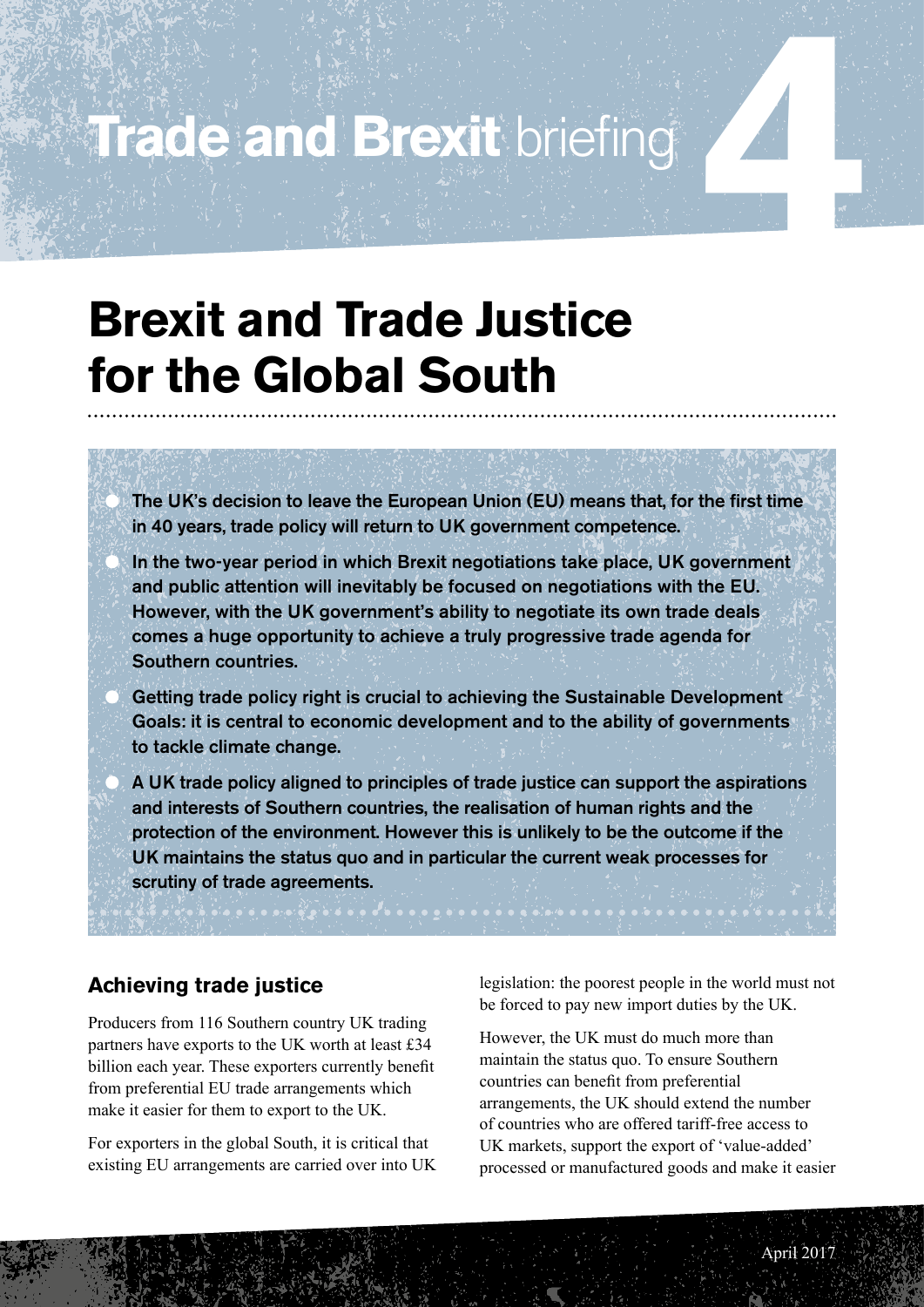for products containing inputs from more than one developing country to benefit from preferential access (referred to as improving rules of origin).

As the United Nations Conference on Trade and Development notes,

**"economic growth in the least developed countries (LDCs) has declined steeply since 2012, reaching a low of 3.6 per cent in 2015".** 

As a result, 13 LDCs experienced a decline in living standards in 2015.

UNCTAD outlines that this been influenced by a "sharp decline in commodity prices", particularly affecting African LDCs, which "hampers progress towards the United Nations Sustainable Development Goals".

Inclusive and sustainable economic development will not be achieved without Southern countries escaping the "commodity trap" - exporting only raw materials or unprocessed agricultural products which leaves the economic wellbeing of millions of people dependent on fluctuating global commodity prices.

#### **No to equal rules for unequal partners**

'New generation' trade deals such as the Transatlantic Trade and Investment Partnership (TTIP) and the Trans-Pacific Partnership (TPP) were created due to the inability of Northern countries, led by the USA and the EU, to secure their global trade policy aims in multilateral forums such as the World Trade Organisation (WTO). As such, they incorporate a range of elements (for example government procurement and competition law) on which Southern countries have resisted negotiating because they feel their economies are not ready.

Yet the huge EU-US trade deal (the Transatlantic Trade and Investment Partnership – TTIP) was promoted to companies like Exxon Mobil by the European Commission as a means to force countries outside the deal to conform to its standards, thus enabling energy companies to bypass new regulations in the global South. As such, TTIP is intended as a template to be imposed on all countries of the world.

TTIP seeks to prohibit the use of a range of industrial policy options which are critical to Southern countries achieving trade justice, including the use of tariffs, the use of procurement to support domestic industries and the use of policy tools to regulate foreign investment.

**Southern countries must not be excluded from trade negotiations which directly or indirectly affect their industrial policy options. Rules which affect all countries must be debated and decided in multilateral forums.**

The poorest countries must be permitted to use all industrial policy options, including tariffs - revenues from which can form a significant proportion of GDP - in order to protect, build and diversify their economies to sustain industries capable of competing in world markets.

Likewise, such countries must not be compelled to adopt elements of new generation trade deals on which they are not ready to negotiate.Southern countries must be granted the policy space to develop industrial policies of their choosing.

#### **Climate change**

The impacts of climate change are disproportionately borne by countries of the global South, the countries which have contributed least to causing climate change. As research commissioned by 20 governments outlines, the combined climate-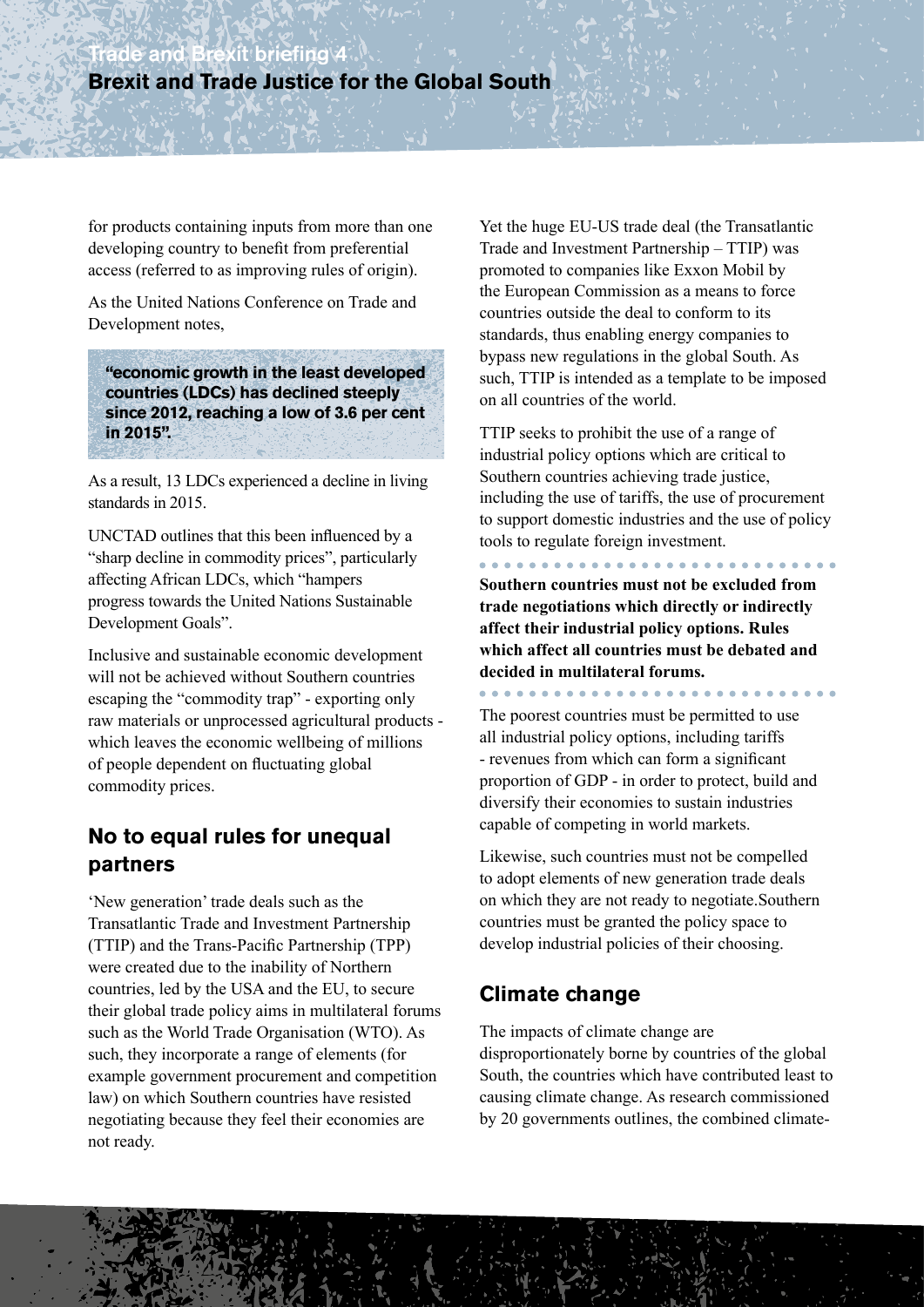carbon crisis will claim 100 million lives by 2030, with 90% of those deaths in the global South.

At the last UNFCCC COP meeting, COP 21, in Paris, the EU's negotiating position was to block any discussion of measures to combat climate change that might be a "restriction on international trade".

The UK must ensure that trade policy works to support international climate commitments: it must go far beyond the EU position it supported at COP 21 to ensure that trade and climate forums do not operate in silos and to ensure the international trade system does not undermine international climate commitments.

#### **The Sustainable Development Goals (SDGs)**

The SDGs seek to "realise the human rights of all". As such, the SDGs are "guided by the purposes and principles of the Charter of the United Nations, including full respect for international law".

However, as UN Independent Experts have outlined, trade deals, and in particular the increasing trend to include mechanisms that allow companies to sue governments for policy change (investor-to-state dispute settlement, ISDS), threaten the realisation of human rights:

**"There is a legitimate concern that both bilateral and multilateral investment treaties might aggravate the problem of extreme poverty, jeopardize fair and efficient foreign debt renegotiation, and affect the rights of indigenous peoples, minorities, persons with disabilities, older persons, and other persons living in vulnerable situations."**

Statement signed by Hilal Helver, Special Rapporteur on the right to food, and nine other UN experts

Indeed, specific SDGs and their associated targets and indicators are dependent on the achievement of trade justice.

For example:

- SDG 2.3: Doubling agricultural productivity and incomes of small-scale farmers
- SDG 9: Build Resilient Infrastructure and Promote Sustainable Industrialisation
- SDG 17.1: Increase exports of developing countries, double exports of LDCs by 2020
- SDG 17.6: Respect each country's policy space and leadership to implement policies for poverty eradication.

Correspondingly, to ensure the achievement of the SDGs, the UK must ensure full policy coherence for development (PCD) in its trade policy. The UK must also seek implementation that goes beyond the disappointing efforts of the EU.

#### **What are we calling for?**

The UK must:

- **Maintain preferences for exports;**
- **Ensure industrial policy space for Southern countries;**
- **Ensure trade policy aligns with SDG commitments;**
- **Ensure trade policy aligns with climate change commitments.**